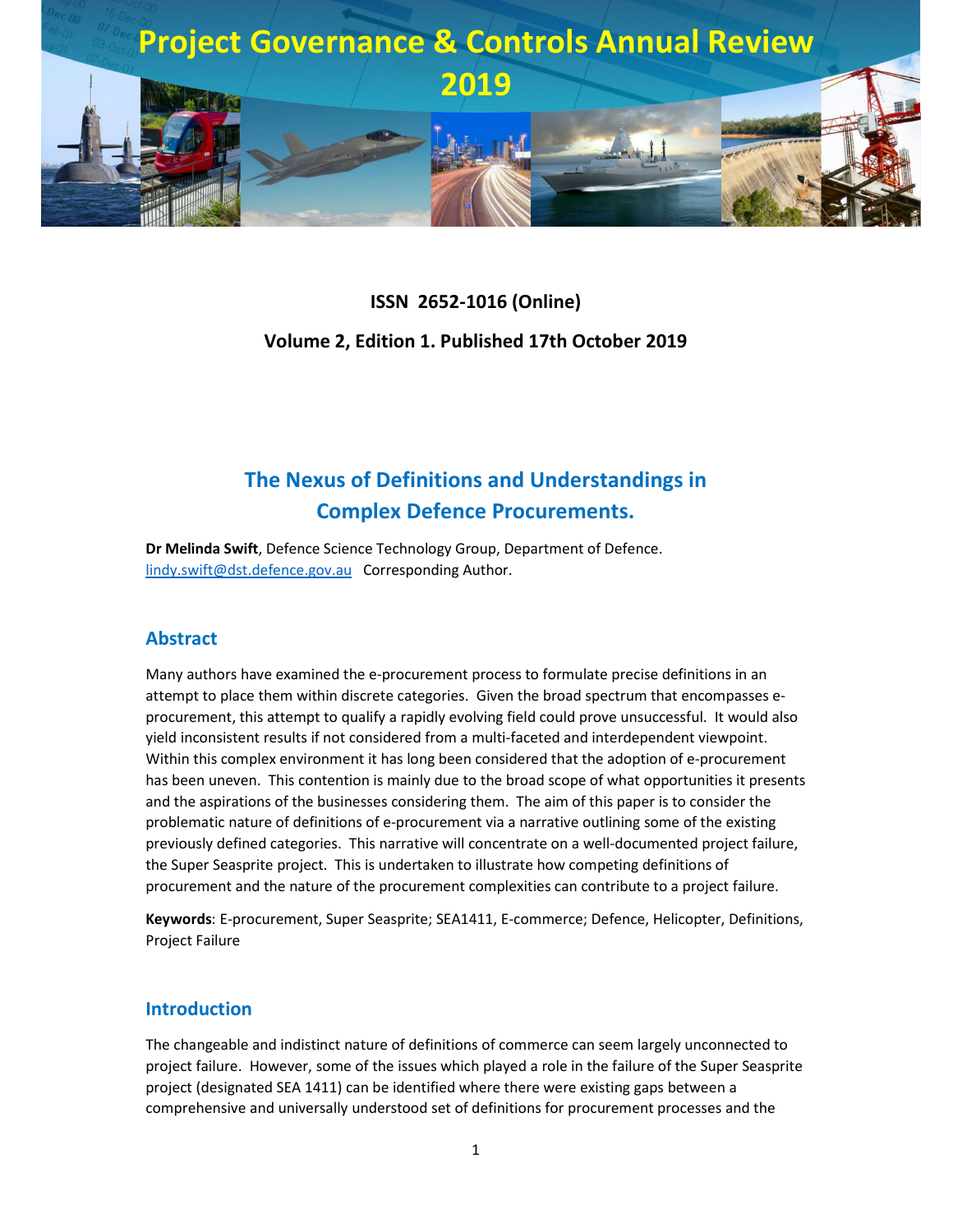actual project progress. Hence definitions can be seen as a critical factor in the failure, or success, of projects which rely on complex understandings between contracted parties. This work is intended as a catalyst for discussions into these phenomena. It uses a Defence project to apply some initial ideas used as a working premise and considers some areas for future consideration.

The advent of a means to quantify a relative value of goods and/or services requires the development of some form of exchange mechanism. These exchange mechanisms have continuously evolved in complexity throughout the agricultural, industrial and computer revolutions, allowing for a continuous improvement in the methods of procurement.

#### **Adoption Challenges**

The current phase in the evolution of procurement displays the tendency to prefix existing terms that relate to goods and service with 'e' to denote *electronic*. This trend is becoming ubiquitous, but has not always been evenly and/or pro-actively adopted. Whilst industry has actively embraced these technologies, there is a disparity between the stated aims and implementation. As recently as 2018 Brandon-Jones asserts *"Despite the widespread organisational adoption of e-procurement systems, we continue to witness disappointing performance outcomes from their implementation"* (2018). Most medium to large scale industries already employ e-procurement as part of their online business strategy. However, this evolution and the increased level of sophistication which is required in the contemporary transfer of goods and services via e-procurement has not always enjoyed consistent adoption.

This uneven progression towards e-process dominance occurred at the same time as other major influencing factors which complicate the task of quantifying e-procurement as distinct from the wider technological advances adopted by commerce. In this regard, advances in communications technologies have significantly influenced commerce processes. E-commerce, in some instances, generates unnecessary activity without a corresponding increase in productivity, whilst others have streamlined everyday tasks providing valuable productivity gains.

Most accept that e-procurements have had a positive impact on the commercial procurement process (Brandon-Jones and Carey 2011, Toktaş-Palut, Baylav et al. 2014). Despite this apparent success, a standardised definition remains unformed. This may in part be due to the ongoing nature of this phenomenon which replaces existing procurement processes. This varies from systematic to ad hoc, successful to unsuccessful and sometimes a combination of the interaction of all these factors. As electronic based systems become central to industry they are often not replaced by completely new, improved systems, creating incompatibilities and/or gaps in process implementations. Hence the definition of e-procurement morphs in response to this uneven process.

The ongoing effort to define e-procurement falls into the category of a 'wicked problem' (Rittel and Webber 1973). Two (of the many) hallmarks of wicked problems are they have no obvious resolution and have contradictory or changing requirements making them difficult to reconstruct. This theory is often used when discussing economic or political issues with "…no determinable stopping point" as Tonkinwise asserts (2015). In short, there is no reliable moment in time when have we reached an effective definition of e-commence or a reliable means of categorisation.

Categorisation requires unique and complex systems to be reduced to their constituent parts to analyse how particular practices and strategies can be used. However, the relevant literature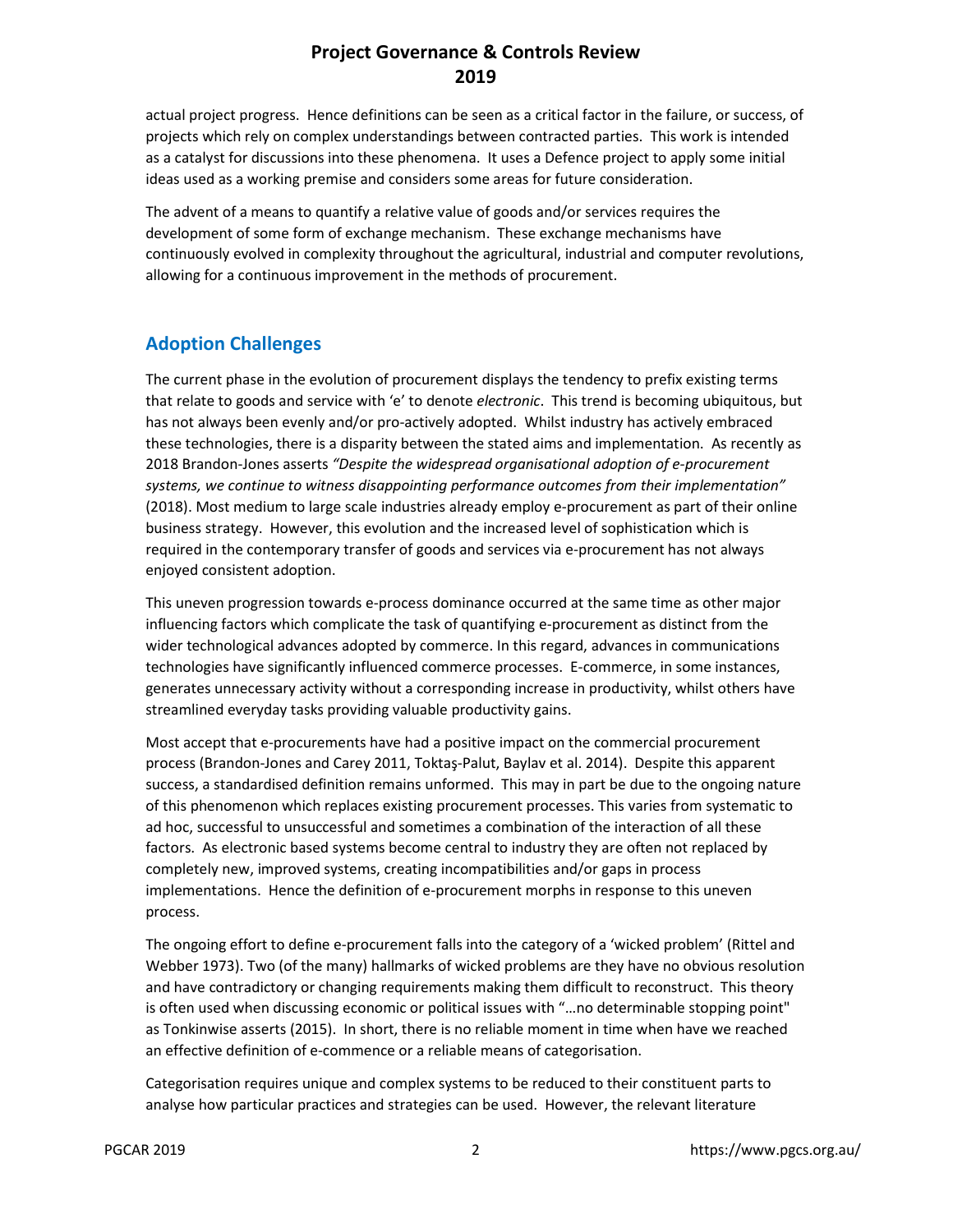broadly advances three less than definitive notions of what constitutes e-procurement, each of which has an impact on a different part of this seemingly nebulous process.

#### **Definitions: Extent and Nature of E-procurement**

At its most advanced, e-procurement utilises machine learning / artificial intelligence (AI) to predict requirements using 'big data' (Wang, Gunasekaran et al. 2016) which can support significant innovations such as *"raw materials, lead times, environmental and business risks"*, which have proven invaluable (Chopra 2019). The dynamic and complex nature of using AI for full automation as a mainly knowledge-based economy means that e-procurement in defence is likely to largely remain an ad-hoc hybrid system used to support traditional procurement methods and not to replace them. Wang and Gunasekaran argue that big data' offers not only the benefits of automation but the accompanying challenges for organisations *"that would like to reap the benefits from analysing this massive influx of big data."* (2016 p.98). However, the use of 'big data' in supply chain logistics has the potential (if used in government procurement) to support a new set of tools which could analyse and identify systematic irregularities that currently exist.

A less complex definition of e-procurement reduces the previous definition whilst emphasising automation, and mostly removes the need for human interaction from the procurement process.

The least complex definition of e-procurement centres around the use of information technology to streamline the communications involved in a procurement process (Mahalik 2012). This includes implementation of electronically transmitted e-catalogues, invoices, orders, payments, automatically generated status emails or ad hoc correspondence all using electronic document storage via web or peer to peer protocols (Palmer and Gupta 2011). These implementation improvements to the procurement cycle timeframe coupled with the resulting improvements to the integrity of the information can be best considered as evolutionary not revolutionary as it is essentially traditional procurement made paperless (Bulut and Yen 2013, Aminah, Ditari et al. 2018). As would be expected in an age of electronic communication ubiquity, these overlapping definitions, share the internet as a common factor enabling data exchange, analysis and/or automation.

The attempt to develop inclusive definitions for procurement and e-procurement could be combined with the assertion by Weber and Khademian (2008) who identified six areas that could be attributed to collaborative problem-solving as it relates to procurement. These are: understanding and communication; the balance between innovation and accountability; building capacity by enlarging public, private and political landscapes; flexibility; establishing trust-based relationships and employing substantive policy knowledge. These ideas were embraced by Defence Materiel Organisation (DMO) as part of their acquisition reform program (Gray 2008). Most of the six areas which could be generally described as qualitative would be greatly supported by the use of a dynamic communication and accounting system. Using these definitions should provide a clearer understanding of strategic procurement or conversely used to comprehend the nature of any project failure.

#### **Procurement Complexities**

Attempts to quantify e-procurement are numerous, and hence any definition that tries to encompass all the factors of e-procurement would be inconsistent or inappropriate when applied to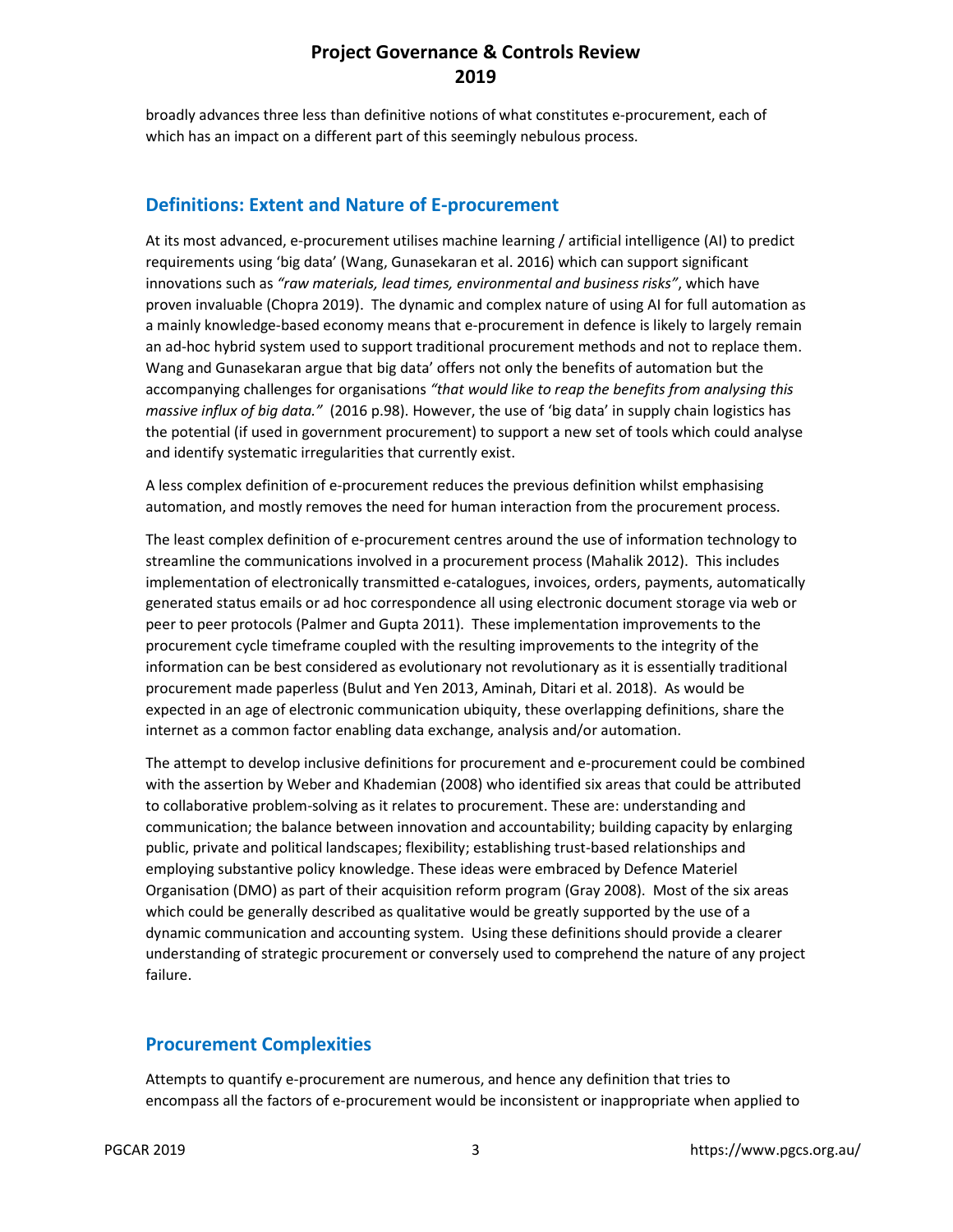any single organisation. These definitions are often difficult to formulate as there are no clear boundaries. Some academic publications that address this issue suggest the distinction between types of e-procurement be divided into at least six categories (Brandon-Jones and Carey 2011).

However, there seems to be an anecdotal consensus that traditional paper-based procurement is becoming obsolete. Therefore, the most relevant debate centres around the most appropriate features of e-procurement to adopt in particular situations. One of the most obvious advantages of e-procurement is offered by the ability to track and interrogate purchases with greater ease and detail (Harris 2002). This tracking feature becomes particularly useful in defence as 'real-time' status of goods or knowledge services are critical to the satisfactory operation of defence readiness and in health to locate virtual prices of medical apparatus.

Moreover, any system which requires record keeping with integrated intelligence as more than just data archiving would greatly improve the issues encountered in complex projects. Hence, applying e-procurement methods could and should be invaluable to avoid project failures. By learning from the failures of the past, especially unsuccessful Defence projects which become unviable, the recurrence of similar mistakes can be avoided or lessened, if not eliminated if e-procurement is employed appropriately.

Defining and categorising procurement is largely an intellectual pursuit, and as such offers an invaluable overview to a landscape of competing notions. A well-documented example of how such notions interact producing a particular outcome could be the Australian Governments project for the upgrade of the intermediate multi-role helicopter fleet, the Super Seasprite project (Australian National Audit Office 2009).

#### **Case Study: Introduction**

On 17th January 1997, Australia's Defence Minister, Ian McLachlan, announced that Kaman's Super Seasprite was the Government's choice for a new fleet of multi-role naval helicopters, designated as Project SEA 1411. Following a tumultuous 12 years of financial and technical issues, the project was cancelled in March 2008, as *"none of the Super Seasprite were ever accepted as a full capability helicopter"* (Australian National Audit Office 2009 p.24). The issues that effectively ended the SEA 1411 project were complex and numerous (Blenkin and Ferguson 2008, Mortimer 2008, Australian National Audit Office 2009). Hence, SEA 1411 became a cautionary tale for the Defence Department of how not to procure.

The Mortimer Review (2008) in general, and the Auditor General's report (2009) specifically, ensured that the lessons learnt from SEA1411 were documented for future reference. Blenkin and Ferguson (2008) contends *"The Super Seasprite debacle had its genesis in four decisions made by the Department of Defence during the mid-1990s"*. These areas were,

- Undertaking joint venture with Malaysia for the Offshore Patrol Craft
- Specifying the requirements to fit both vessel styles
- Requiring a highly capable anti-ship missile defence
- Continually changing the technical specifications requiring a one-off procurement rather than Military off the shelf (MOTS).

They concluded that *"these decisions effectively doomed the project to an ignominious death"* (Blenkin and Ferguson 2008).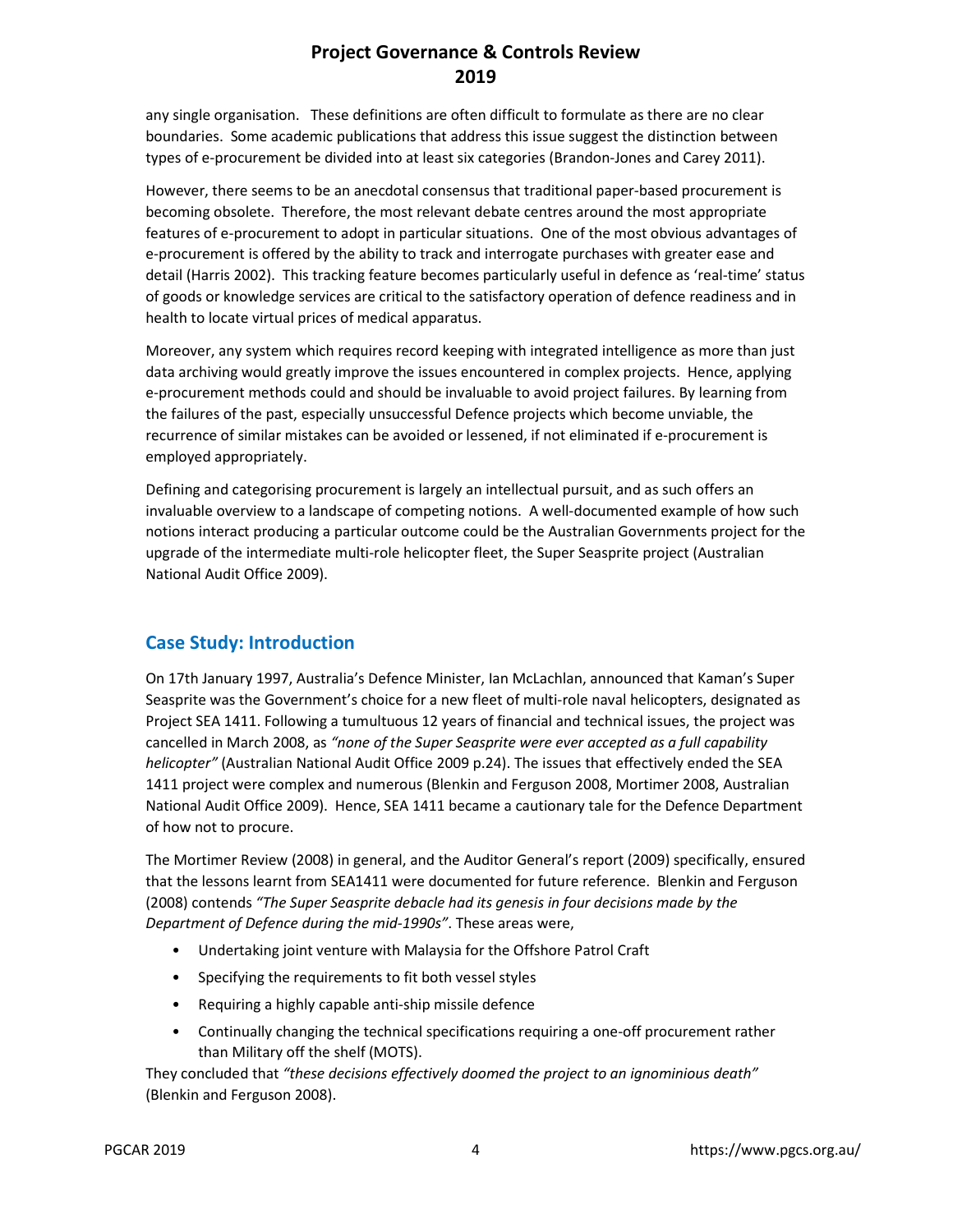#### **Case Study: Background**

The project began in the 1980's, when the Commonwealth of Australia's Department of Defence began an investigation into possible replacements for the six river class destroyer escorts naval roles (Fairall-Lee, Miller et al. 2007). This project, whilst not the subject of this paper, had a major influence on SEA 1411. The design the Royal Australian Navy (RAN) decided upon what would become the ANZAC (Australia New Zealand Army Corps) class frigates, a joint undertaking with the Royal New Zealand Navy (RNZN) (Jones 2001). Central to the design requirement was the capability to operate ship borne helicopters. Simultaneously, Defence were considering a new offshore patrol class (OPC) vessel, to be developed and built with the Malaysian government (Revolvy 2019). Hence, initially the tendering process for the helicopters were developed not only to comply with the requirements for the ANZAC frigates, but also with the planned joint offshore patrol vessels. This dual role requirement dictated the technical criteria relating to this tender in regards to the size and weight requirements, ruling out many of the available medium to large scale helicopters (Australian National Audit Office 2009).

On 18 October 1995, a request for tender was released for helicopters that could meet the design criteria. Tenders for the 14 helicopters were received from America's Kaman Corporation and Britain's Westland Helicopters, covering the overall helicopter package; both responses were significantly higher than the original estimates (Australian National Audit Office 2009 p.19).

#### **Case Study: Influencing Factors**

During the course of the SEA 1411 project, various technical shortages and contractual issues made the project unworkable for the Australian government. Issues such as the ADF airworthiness rules, (which were introduced a year after the contract was signed) were indicative of evolving specifications which added to an already fluid set of requirements that were not captured clearly in the contractual specifications (Australian National Audit Office 2009 p.26). Also, Defence opted to manage the project in-house hence adopting this risk; a theme common throughout the project. Also, budgetary constraints, which precipitated a reduction of 3 helicopters, and a renegotiation from new to refurbished airframes (Australian National Audit Office 2009 p.25) affected the project scale and hence the 'economies of scale' (O'Sullivan and Sheffrin 2003).

The RAN's decision to reduce the crew requirements from the traditional three to two could be seen as an innovation. However, this decision to reduce crew numbers required a reconfigured Integrated Tactical Avionics System (ITAS) which ANAO argues *"was fundamental to achieving the objective"* (2009, p.19). Further, the agreement to accept an interim solution/configuration by Defence, whilst adding schedule complexity, reinforced the notion that the procurer was willing to accommodate a supplier who had repeatedly failed to produce the contracted deliverables (Australian National Audit Office 2009).

#### **Case Study: Discussion**

Project SEA 1411 was based on a critical milestone-based contract in preference to a contract using liquidated damages as a disincentive. A milestone or deliverable based contract has payments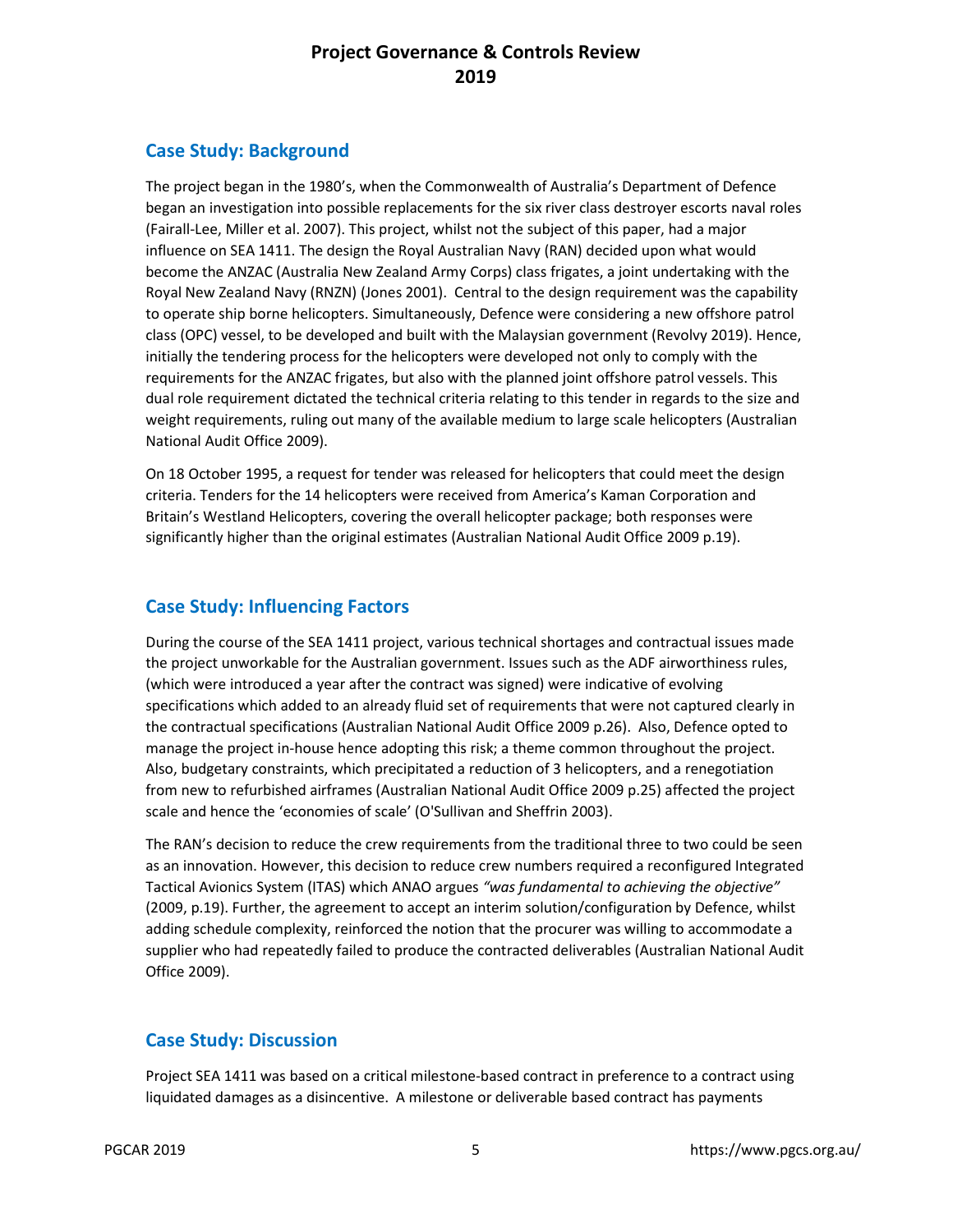linked to completion of specific deliverables or outputs for a set price (Lysons and Farrington 2016). Whilst milestone-based contracts are not an uncommon practice, their success relies on sticking to the delivery milestones to ensure appropriate and timely delivery (Priya Datta and Roy 2011). However, deficiencies in agreed milestones need to be adequately identified, communicated, addressed and must be accompanied by the courage of the procurer to make the supplier aware of a breach and to enforce its contractual obligations. Literature supports the argument that Defence has a unique relationship that differs from the standard public-private partnership (PPP) (Quick 2006, Stewart and Ablong 2013). As Wylie and Markowski indicatively assert, *"Defence procurement is a more complex process than most procurements"* (2010).

The use of milestones as a project accountability device is normally considered more effective in procurements that have a precedent in a similar project where that system worked successfully. Milestones show static points in time and are more suitable to traditional manual procurement methods, whereas a dynamic and ongoing relationship could and should indicate important stages of a project in real time. Hence, by the time they are realised the requirements for the milestone may no longer be relevant. In a strategic procurement, milestones can be difficult to define and run the risk of being interpreted incorrectly or measuring some dimension of the project which is no longer relevant to the project success as it was at contract commencement. Defining what is a critical milestone or deliverable can often also be misconstrued.

Of the six areas cited previously by Weber and Khademian (2008), understanding and communication are closely connected and both enhanced by the speed and ease of electronic communication (email, instant messaging etc) in preference to more traditional paper-based methods as part of the general e-procurement communication process and are discussed by Weber and Khademian as a "balance". At first glance innovation and accountability may seem to be incompatible. However, it is possible to have both as the National Museum of Australia project showed (Australian National Audit Office 1999) by the use of committees populated by representatives of all contracted and subcontracted parties.

Political landscapes are reliant on success for ongoing health. The Seasprite project yielded little political capital to the incumbents (Liberal/National Coalition Government) who terminated the project. Also, it gave limited ammunition to the opposition (Labour Party) as they had approved the project originally. Hence, the politics of the project was problematic to both sides. In comparison the public landscape just wants its tax money spend on worthwhile project's that would benefit Defence and therefore the safety of Australia at large.

These factors generated collectively a perception of lack of certainty within the Seasprite project and a widely held view that this project was 'troubled'. As a general proposition, uncertainty has a negative effect upon levels of trust or perceptions of skill by both involved. Hence, uncertainty about trust or competency is reliant on continuity and professionalism and is damaged if needlessly interrupted or seen to be of lesser importance (Mouzas, Henneberg et al. 2007, Camén, Gottfridsson et al. 2011). This can be seen with the move of the software development carried out by Kaman to a series of subcontractors adding unnecessary levels of separation between the procurer and the prime contractor. This is one example of the numerous issues which fostered an atmosphere of continuing uncertainty which continued to erode levels of trust in the project as a flagship project. The acrimonious end to the project and the expedited re-sale which took place after its termination illustrated the lack of trust between parties. Trust as a factor in innovative and complex relationships/projects traditionally require long-term engagement, but can be aided by ongoing indications of good will and open communication.

PGCAR 2019 **6** https://www.pgcs.org.au/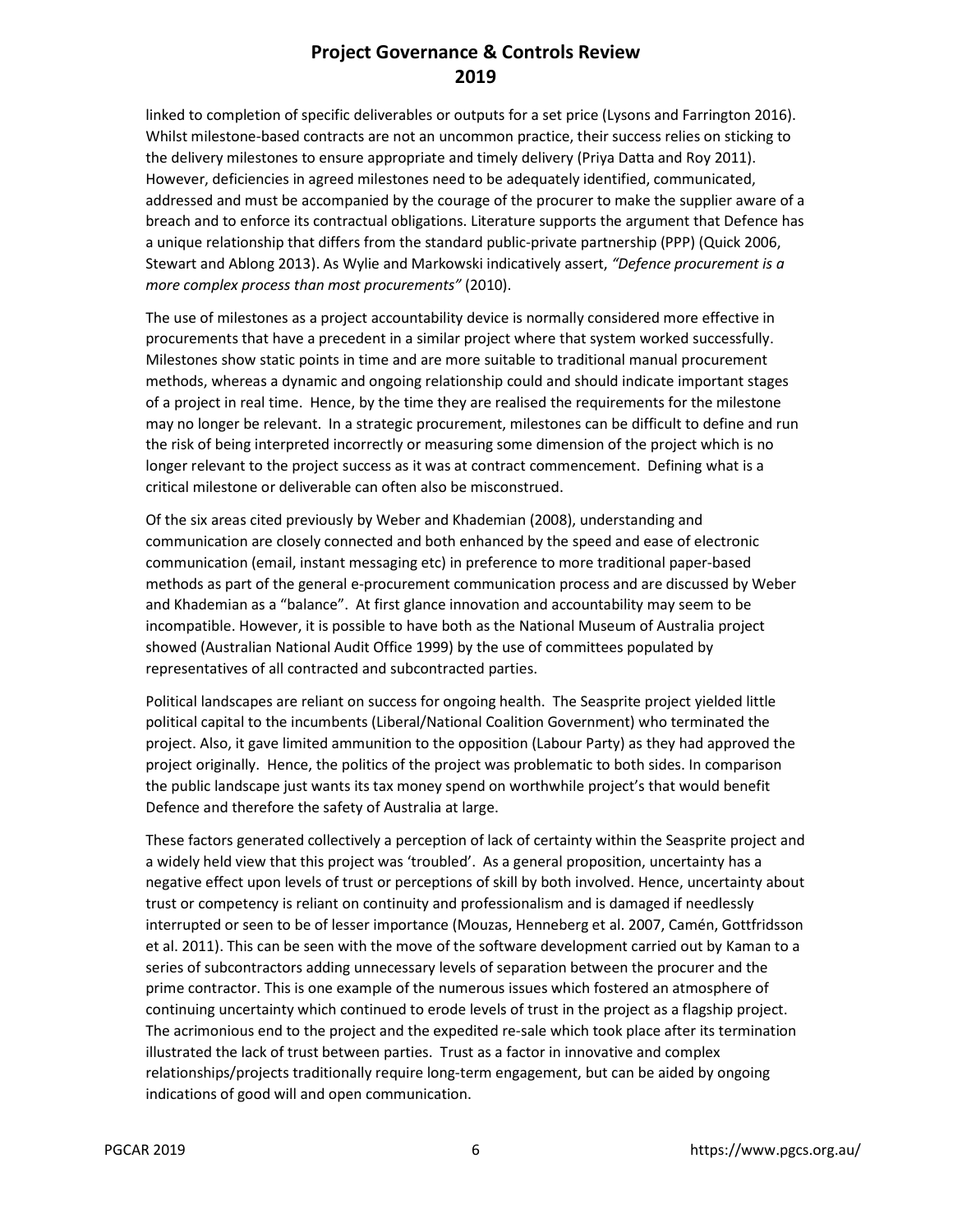However, a mix of technical over-confidence by the supplier, coupled with a 33% reduction in the human resources per helicopter crew, lead to a need for both supplier and procurer to change their traditional relationships continually; hence the procurement option used was unsuited to such dynamic challenges. This uncertainty was incompatible with a milestone-based contract and as such the work program degenerated into a constant state of flux. This lack of clarity of information and objectives became problematic in an evolving and increasingly interdependent relationship. In short, insufficient financial leverage was applied to Kaman despite demonstrable failure in adherence to the project's schedule. SEA 1411 also did not have, or did not adhere to, traditional procurement risk management practices (Elmar and Mark 2010). The risk rating regime in April 2009 was, at the time, the only defence project that was *"showing all three traffic lights as red for cost, schedule and capability"* (Australian National Audit Office 2009 p.45).

The change of government's procurement body for the project also exacerbated the governance as, initially, the responsibility for managing the procurement was the Naval Aviation Project Office, mainly a uniformed office which was moved to a primarily civilian office. This was also made worse by a significant loss of staff who did not want to relocate to another state; the 2000 implementation of the Defence Material Organisation (DMO), bringing together the separate procurement agencies under one umbrella (Australian National Audit Office 2001). Further, in 2005, the agency was commissioned as a prescribed agency, constituting three major changes to the procurement authority over the life of the project.

This reorganisation of the project resulted in a critical loss of specialist staff (Australian National Audit Office 2009). This loss of experience should have been addressed through a process of succession planning and detailed record keeping to mitigate any loss of both specific and institutional knowledge. This is articulated best by the ANAO when they published their First Lesson Learnt as Defence major capital equipment procurement is a complex long-term venture that is heavily reliant on the skills of personnel employed within DMO. Careful consideration is required in the planning of major capital acquisition projects to confirm that personnel with the right skills will be available, in sufficient numbers, to enable the smooth conduct of procurement and technical activities required to support capability delivery (2009 p.65).

The complexity and scope for the SEA 1411 project created through an inappropriate contract framework and the lack of due diligence created an environment in which a single miscalculation could and did adversely affect the project. This series of missteps, according to the ANAO, resulted in a misadventure which cost in excess of a \$1.4 billion (2009). Any single reason attributed to the failure of the project would prove inadequate for use in determining a governance structure for future projects. As ANAO stated, *"the decision to cancel the Project cannot be attributed to any individual factor"* (2009 p.14). This report which was the widest ranging and detailed investigation into SEA 1411, listed the major factors affecting the failure of the procurement as:

- Inadequate understanding of the procurement, and changing requirements
- Inability to retain qualified staff throughout the procurement process
- Inadequacies in cost estimation
- Lack of understanding and recording risks
- Acceptance of interim solution to Super Seasprite which did not deliver desired outcomes
- Prime contract was not updated to include new airworthiness rules
- Poor contract management processes and applications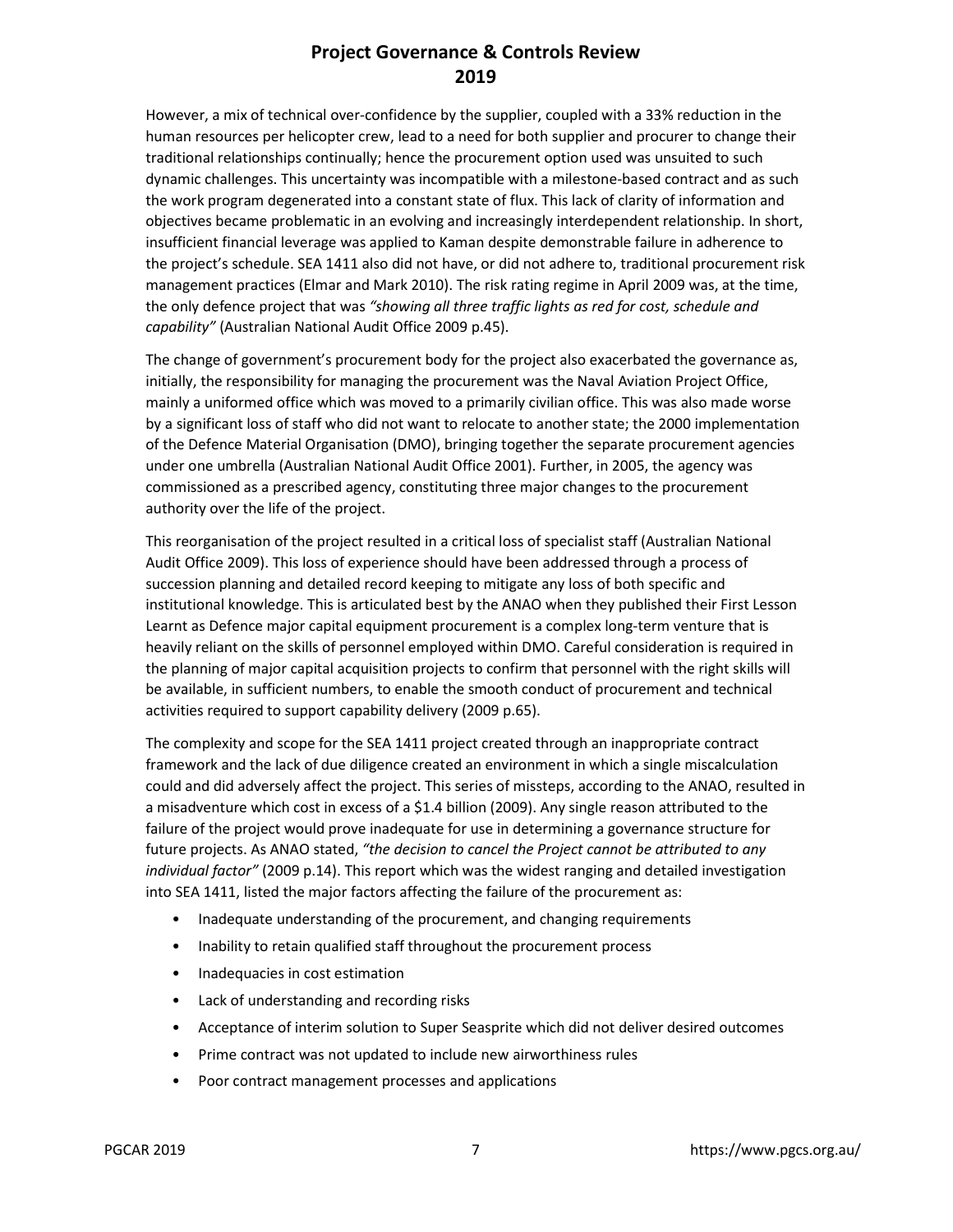The nature of custom defence acquisition procurement requires necessary innovation by either the supplier or the procurer, or a combination of the two. This innovation is pivotal, regarding the potential for cost and time overruns are a recurring feature of this type of procurement method. Innovation in SEA 1411 seemed to be ill-directed, however, it assumed prominence over issues of accountability.

Due to the idiosyncratic nature of Defence's application of e-procurement strategies the only reliable indication of the advantages, lessons and implications is best explained using an indicative example. One such pertinent example of how e-procurement has developed as a capability retrospectively looking at how major projects were recorded 25 years ago. At that time, it was predominantly paper-based record keeping, relying on human involvement to archive information into manual corporate filing systems. Hence, significant amounts of information were incomplete due to inexperience of staff or the assumption that the information was not relevant.

Over time losses due to staff turnover decreases and degrades the corporate or institutional memory of where information is located and consistent working definitions. Currently with the advent of software knowledge management systems such as sharepoint® and objective®, all information and correspondence are corporately held and easily accessible, ensuring there is no reliance on any one staff member for particular corporate knowledge. This includes procurement, decisions and other factors that influence the major project acquisition. This use of e-procurement methodologies could mitigate any potential recurrence of the issues that adversely affected the Super Seasprite project. Similarly, the use of electronic processes provides an easily auditable trail for future enquiries or political scrutiny.

#### **Contemporaneous Comparisons**

This level of complication and unique requirements meant that the procurement process would have been more successfully pursued as a strategic alliance procurement between the parties (Edler and Georghiou 2007). This type of relationship allows for the development of technology in a collaborative environment (Yates 2012) rewarding both parties for positive performance in time and budget and holding both parties accountable for performance below the agreed standard. An example (concurrent) of how SEA 1411 could have been arranged can be seen by another Federal Government flagship project, the construction of the National Museum of Australia (NMA) as the ANAO report highlights,

*Project alliancing is a relatively new method of contracting that seeks to deliver a costeffective outcome within a set time frame for a project through the project owner—in this case the Commonwealth— sharing project risks and rewards with contractors.* (Australian National Audit Office 1999 p.11)

However, major factors that could be identified for implementing an improved procurement strategy are ones ensuring that experienced and qualified personnel are appointed in overseeing defence procurements, safeguarding the continuity of experience or detailed succession planning for long term projects. This, incorporated with improved procurement processes such as strategic procurement for major defence acquisitions would improve the likelihood of a successful outcome.

In line with the Federal Government's policy position regarding public service staffing levels, the necessity for procuring external research becomes essential to the success of Defence's operations. Effectiveness, as used in the literature, constitutes an ongoing and real time competitive advantages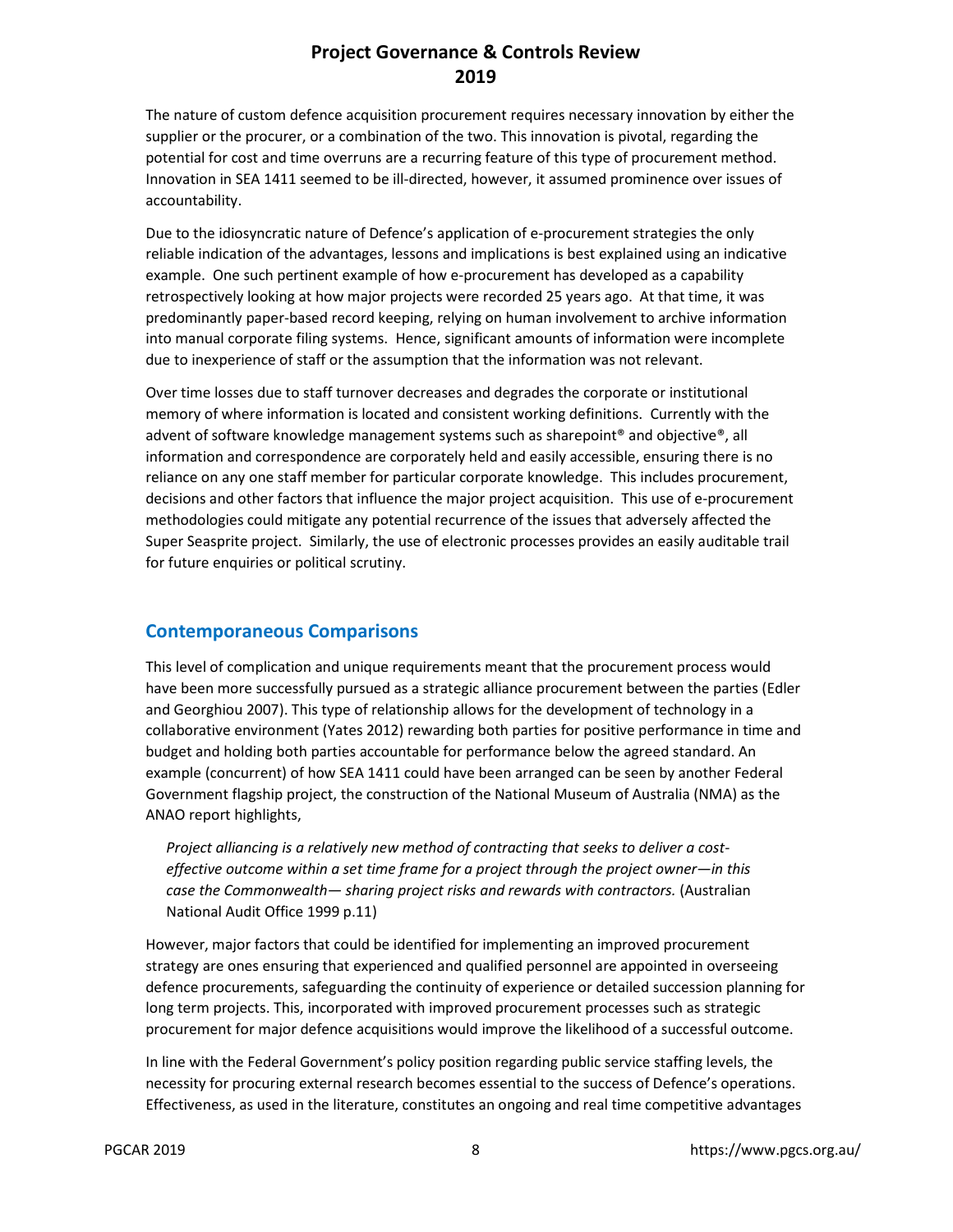between alternative suppliers of goods and services. Defence is less reliant on e-procurement as a strategic tool in this regard, as there is a smaller requirement for competition as it has routine recurring traditional product procurement activities.

The impact on Defence's procurements is appropriately examined through the types of procurements it most commonly undertakes. At the most reductive level changes to 'ways to work' as influenced by e-procurement at Defence would be modest, such as documentation would be increasingly held on computer servers rather than in filing cabinets. The literature concerning eprocurement in national government bodies does give a close approximation to Defence's role, however the European Union (EU) conducted research on the impact of e-procurement in government (Ferreira and Amaral 2016). It concluded that the most appropriate definition for government e-procurement would be based upon the transition from paper to paperless methods of service delivery.

*"According to the European Commission, e-procurement refers in general, the replacement of pre-contractual procedures, on paper, by communication and processing based on technology and information systems. And should, however, be developed taking into account the political and legal specifities of the public sector"* (Ferreira and Amaral 2016 p.10).

This aligns with other aims of

*"e-procurement, in terms of governance, increases competition, empowers more transparent decision-making processes, combats corruption, regarding the management, reduces paperwork, allowing time and money gains"* (Ferreira and Amaral 2016 p.9).

These two factors, (a) paper to paperless and (b) overarching political considerations, are substantial influencing factors in any institutional analysis of Defence.

#### **Conclusion**

E-procurement has the potential to reduce timeframes, costs and to increase internal integrity to the process (Daffen, Daffen et al. 1996). Following this argument, the key advantages of Defence's knowledge management regime is affected by e-procurement lies in its ability to store, sort, track and identify specific project data. The advent of mobile communications and moreover mobile device applications provides significant improvements in processing time for essential communications.

As the Gallaher report on the American federal government data storage survey of capital facilities details, there are vast resources expended upon reproducing technical information (a phenomenon with the term 'interoperability') which, whilst generated accurately, was never systematically archived.

*Owners and operators have the largest interoperability costs of all the stakeholders: over \$10.6 billion, or about 68 percent of the total \$15.8 billion of inadequate interoperability costs calculated for the capital facilities supply chain* (Gallaher, A. C. O'Connor et al. 2004 p.120)*.* 

The Australian Defence Organisation as part of the Commonwealth Government, is restricted by commonwealth procurement regulations. This restriction exacerbates the negative propensity to impact on their ability to incorporate innovative e-procurement methodologies. This conflict between requirement for innovation and availability of robust systems contributes to the wicked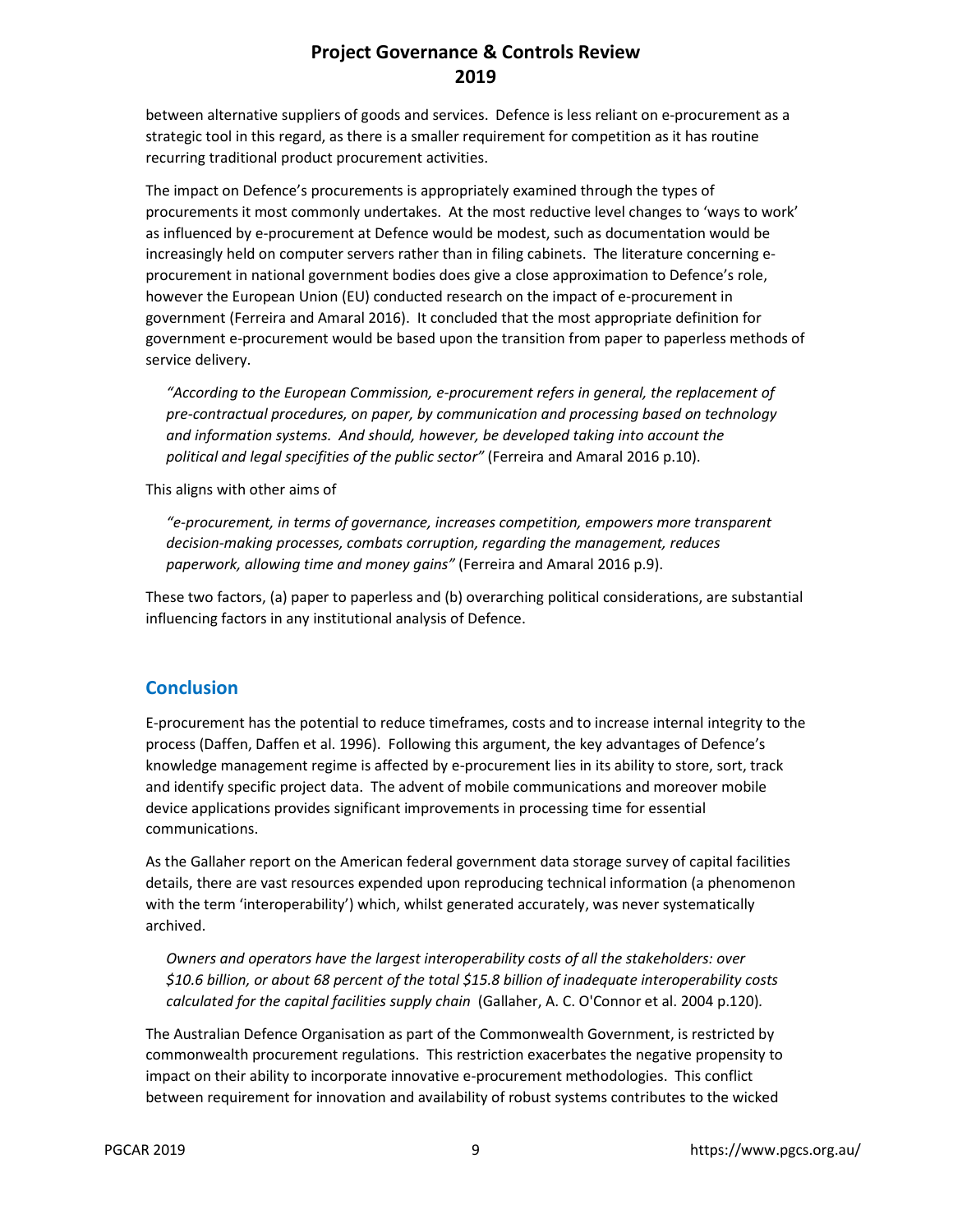problem which affected the SEA 1411 project. SEA1411 highlights in very obvious ways the impact a wicked problem can have on a project, even a project which cost the Australian public \$1.4b. As a result, the constant change of requirements coupled with a lack of understanding of the impact of these changes impacted on the delivery of the helicopters.

Defence employs the term 'acquisition support' as a definition different in scope to e-procurement possibly so unrelated as it understands it, that standard definitions are insufficient. In this case the e-procurement process that supports this the most is the use of Information Technology (IT) to streamline documentation. All documentation is executed electronically, supported by the extensive use of electronic signatures and digital certificates. Hence the future changes for eprocurement ensures a need to be innovative and necessarily hybrid (Pongsuwan 2016).

Following this line of thought, there is the restriction that Defence processes are dictated by central applications. This diversity of procurement types requires perfunctory items to be obtained in line with other government arrangements. whilst research based contractual activities and one-off expensive items would be problematic if not impractical to attain at the more sophisticated level.

Some purchases challenge easy qualification and some have intangible elements which do not fall into a binary state such as supplied or not supplied. The challenges are to use these emerging tools where they would represent the most effective gains.

Almost inevitably every commercial function will become electronically based, and e-procurement will render paper-based methods of data handling a curiosity, as all procurement will become eprocurement if even the most simplistic definition is applied. Therefore, whilst the definitions of ecommerce and other forms of structured communications of meaning require fluid and coherent levels of understanding to function, conversely with ill-defined understandings, dysfunction should not be unexpected. Hence, the intersection of a complex and competing set of definitions and the understandings of multiple parties involved in diverse activities remains the pivotal interaction around which the efficiency and effectiveness of Defence procurement rotates.

This paper has considered the initial ideas of how current academic definitions of contributing factors have affected the delivery of a specific project. It has offered a narrative that pertains to the Seasprite project, and outlines what e-procurement is as well as examining the qualitative descriptions that are used to define the delivery of a project. Further work could be undertaken including investigating other failed projects in a similar manner to ascertain if there are common themes such as changes in scope and overseeing agencies. Further work may also include clarifying definitions for what constitutes e-procurement.

#### **Acknowledgements**

This work was undertaken with the support of the Department of Defence.

#### **References**

\_\_\_\_\_\_\_\_\_\_\_\_\_\_\_\_\_\_\_\_\_\_\_\_\_\_\_\_\_\_\_

Aminah, S., Y. Ditari, L. Kumaralalita, A. N. Hidayanto, K. Phusavat and P. Anussornnitisarn (2018). "Eprocurement system success factors and their impact on transparency perceptions: Perspectives from the supplier side." *Electronic Government* 14(2): 177-199.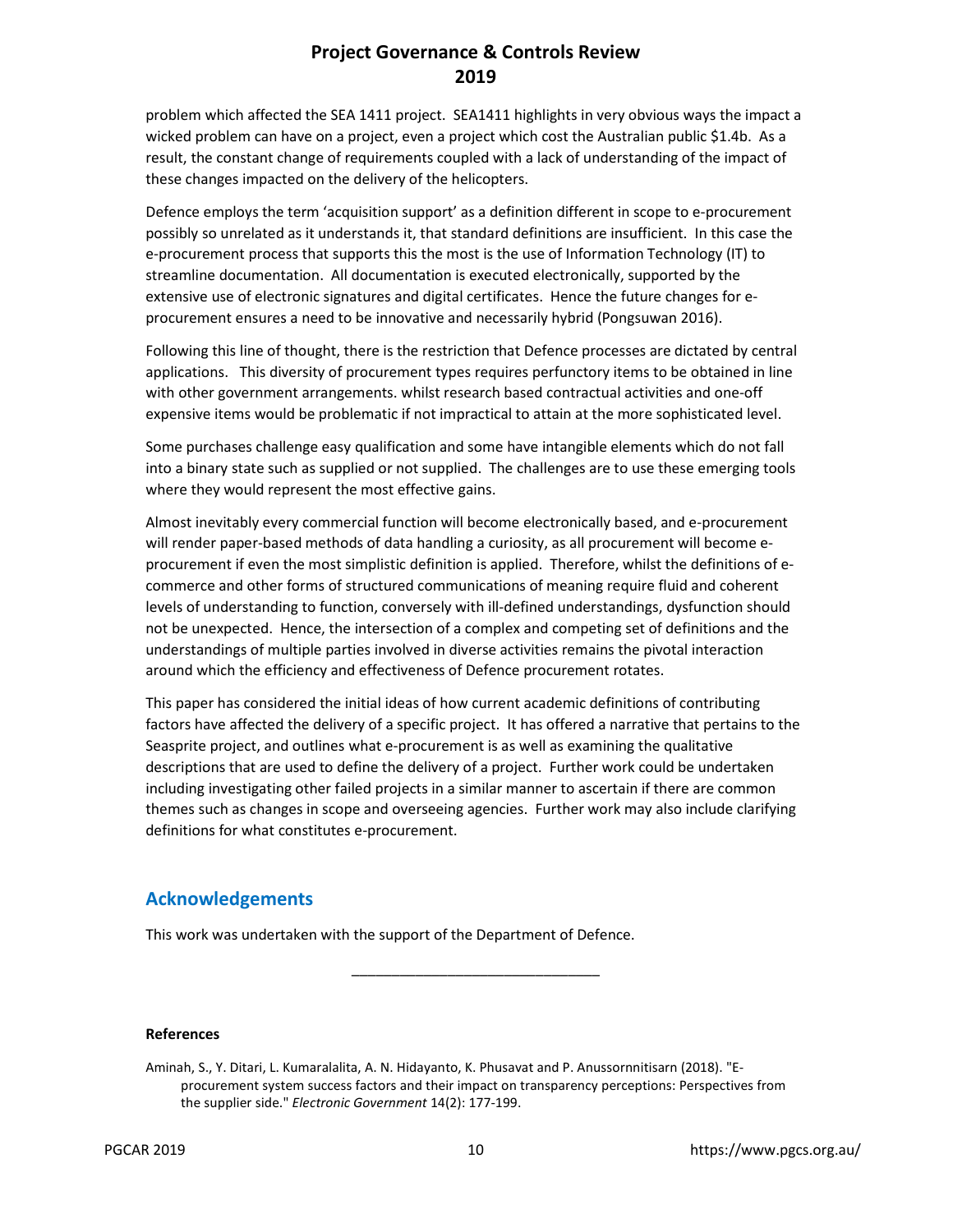- Australian National Audit Office (1999). Construction of the National Museum of Australia and Australian Institute of Aboriginal and Torres Strait Islander Studies. A. General. Canberra, Commonwealth of Australia.
- Australian National Audit Office (2001). Status reporting of major defence projects. Canberra, ACT, Australia: Commonwealth of Australia. *Audit Report no. 24 2001-2002*.
- Australian National Audit Office (2009). The Super Seasprite Australian National Audit Office (ANAO). Canberra, ACT, Australia, Commonwealth of Australia. ANAO Audit *Report no. 41 2008-2009 Performance Audit.*
- Blenkin, M. and G. Ferguson. (2008). "Defence Business: Seasprite what went wrong? ." Nov 08 Retrieved 29 April 2019, 2019, from http://www.australiandefence.com.au/5FB79830-F807-11DD-8DFE0050568C22C9.
- Brandon-Jones, A. and S. Carey (2011). "The impact of user-perceived e-procurement quality on system and contract compliance." *International Journal of Operations and Production Management* 31(3): 274-296.
- Brandon-Jones, A. and K. Kauppi (2018). *Examining the antecedents of the technology acceptance model within e-procurement*. 38(1): 22-42.
- Bulut, C. and B. P. C. Yen (2013). "E-procurement in public sector: A global overview." *Electronic Government*  10(2): 189-210.
- Camén, C., P. Gottfridsson and B. Rundh (2011). *"To trust or not to trust?: Formal contracts and the building of long-term relationships."* 49(3): 365-383.
- Chopra, A. (2019). AI in Supply & Procurement. 2019 Amity International Conference on Artificial Intelligence (AICAI).
- Daffen, P., P. Daffen and Australia. Dept. of Administrative Services. (1996). Securing a better future : evaluation of Commonwealth procurement policies arising out of the Royal Commission into Aboriginal Deaths in Custody. Canberra, Dept. of Administrative Services.
- Edler, J. and L. Georghiou (2007). "Public procurement and innovation—Resurrecting the demand side,." *Research Policy* 36(7): 949-963.
- Elmar, K. and H. Mark (2010). "Deliberate ignorance in project risk management*." International Journal of Project Management,* 28(3): 245-255.
- Fairall-Lee, S., K. Miller and D. Murphy (2007). *The Royal Australian Navy in 2030. Sea power : challenges old and new : proceedings of the Royal Australian Navy Sea Power Conference 2006*. A. Forbes and Sea Power Centre Australia. Ultimo, N.S.W., Halstead Press: 392 p.
- Ferreira, I. and L. Amaral (2016). Public e-Procurement: Advantages, Limitations and Technological "Pitfalls". 01-03-: 9-12.
- Ferreira, I. and L. A. Amaral (2016). Public e-Procurement: Advantages, Limitations and Technological "Pitfalls". Proceedings of the 9th International Conference on Theory and Practice of Electronic Governance. Montevideo, Uruguay, ACM: 9-12.
- Gallaher, M. P., A. C. O'Connor, J. L. J. Dettbarn and L. T. Gilday (2004). Cost Analysis of Inadequate Interoperability in the U.S. Capital Facilities Industry. U.S. Department of Commerce Technology Administration. Gaithersburg, National Institute of Standards and Technology: 210.
- Gray, N. (2008) "The six themes of procurement reform." *Australian Defence Magazine*.
- Harris, S. (2002). "E-procurement lives." *Government Executive* 34(14): 70-72.
- Jones, P. (2001). *A Period of Change and Uncertainty* In . (vol III). ISBN. The Royal Australian Navy. The Australian Centenary History of Defence South Melbourne, VIC: Oxford University Press. III.
- Lysons, K. and B. Farrington (2016). *Procurement and supply chain management*. Boston, Pearson.